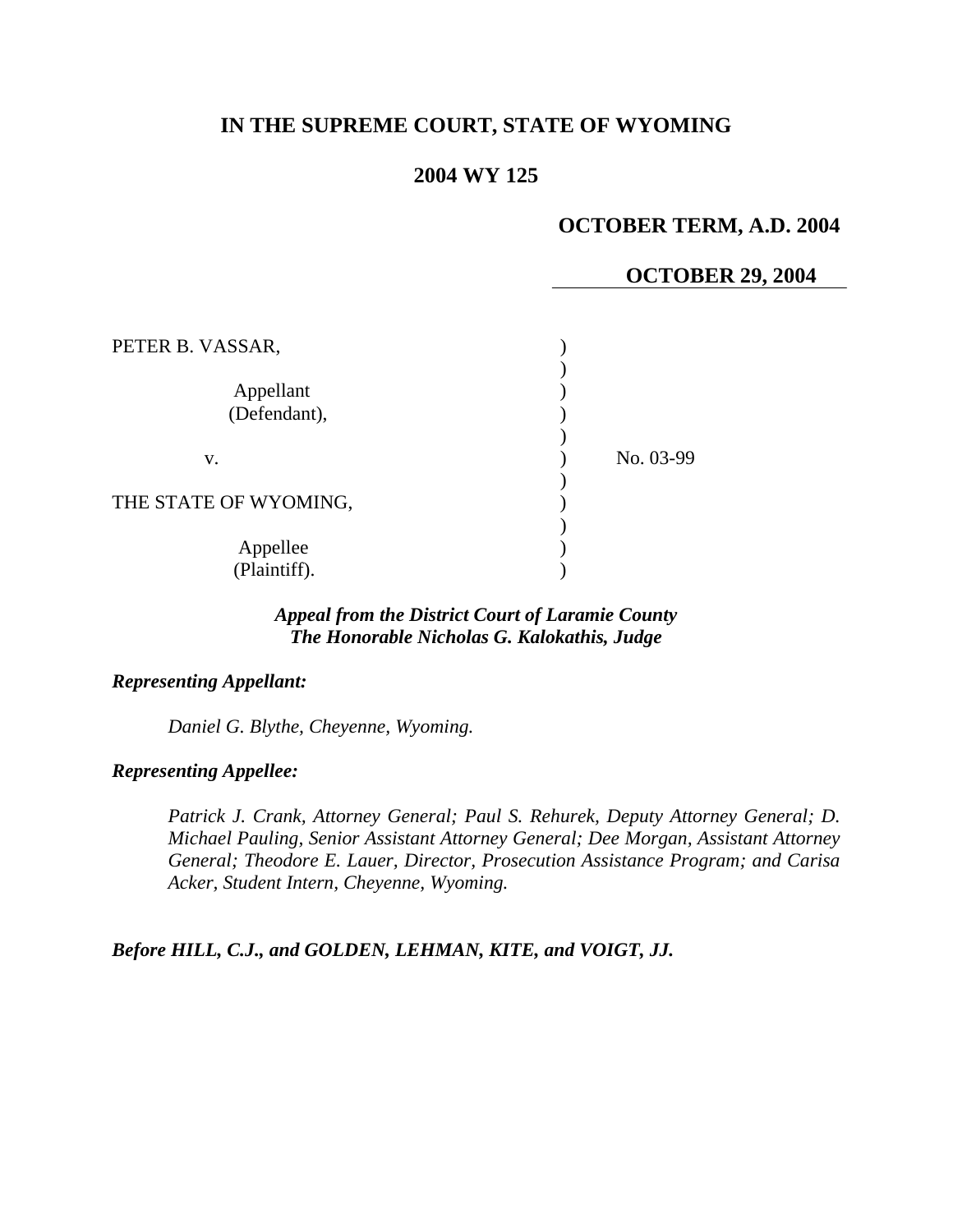# **VOIGT, Justice.**

[¶1] The appellant, Peter B. Vassar, appeals from the denial of his suppression motion. The district court found that a law enforcement officer properly seized a wooden "marijuana stash box" from the appellant's automobile pursuant to the "plain view" doctrine. The district court also upheld the officer's search of the wooden stash box (wherein the officer observed marijuana residue and smelled the odor of marijuana) and the subsequent search of the automobile's contents. We affirm.

## *ISSUES*

[¶2] The issues presented in this appeal are as follows:

1. Whether a law enforcement officer properly seized a wooden "stash box" from the appellant's automobile pursuant to the "plain view" doctrine?

2. Whether the officer had probable cause to conduct a warrantless search of the wooden stash box?

3. Whether the officer had probable cause to conduct a warrantless search of the automobile's contents?

## *FACTS*

[¶3] On April 21, 2002, Wyoming Highway Patrol Trooper Kleif Guenther (Trooper Guenther) responded to a single-vehicle rollover on southbound Interstate 25 in Laramie County. The driver of a Jeep Wrangler (the appellant's vehicle) had apparently lost control of the vehicle, causing it to exit the roadway, travel through a right-of-way fence, across a frontage road and through another fence, where it overturned. According to Trooper Guenther, the weather that day was "very sunny, nice, a few clouds, fairly warm," the road was "[d]ry and clear," and the appellant's vehicle left the roadway for "no apparent reason...  $\cdot$ "

[¶4] When Trooper Guenther arrived at the scene, the appellant (the vehicle's driver and only occupant) remained trapped in the vehicle. Trooper Guenther described the appellant at the scene as follows:

> [W]henever law enforcement appeared to exit his vision he would calm down some, and the minute an officer in uniform would re[appear] in his vision . . . he would become agitated and aggressive towards EMS personnel and firefighters.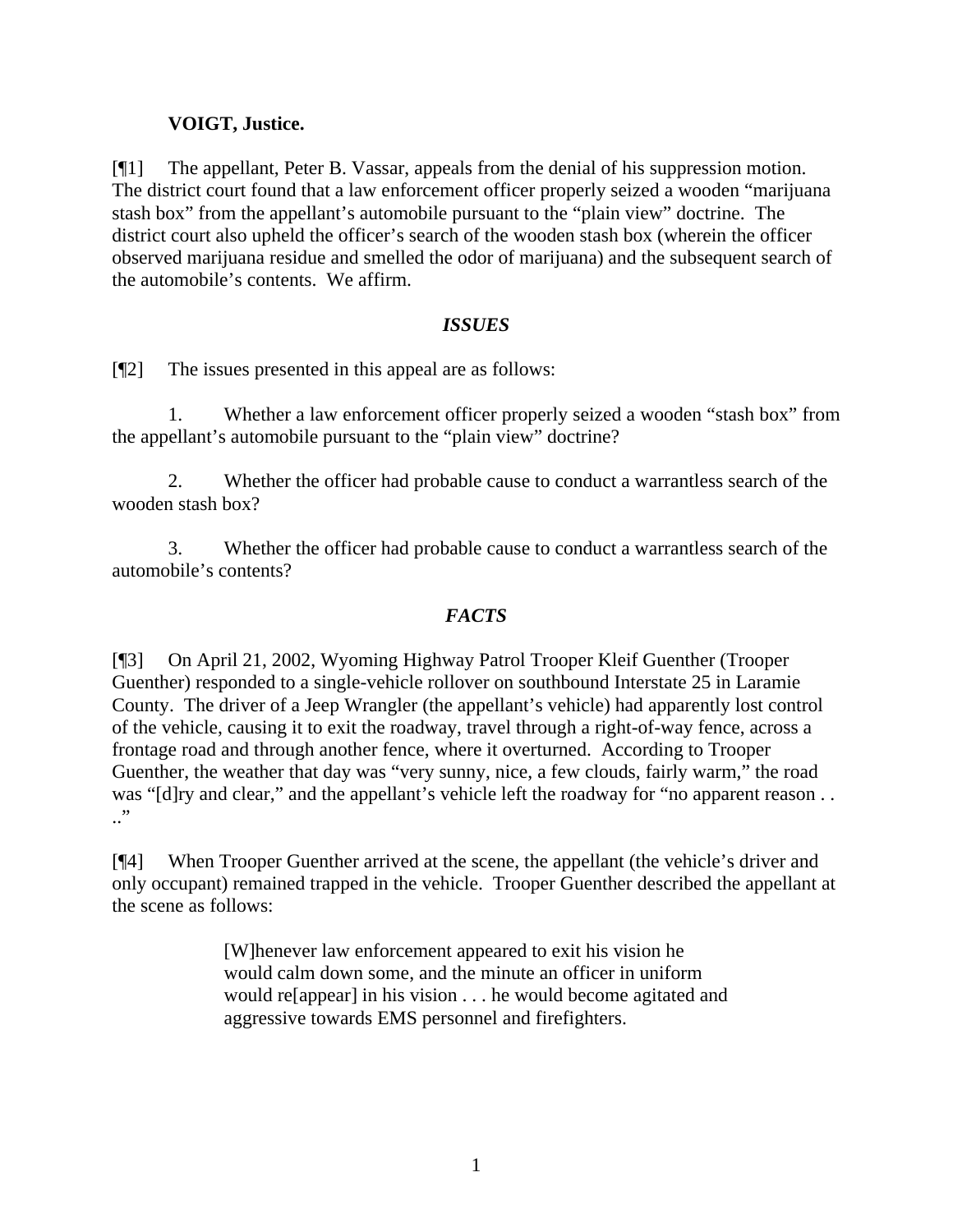[ $[$ [5] While standing beside the appellant's vehicle<sup>1</sup> ("maybe two or three feet away from it"), Trooper Guenther observed a wooden box just behind the driver's seat "propped up in the rear area of the vehicle" and in "plain view." A gold-colored image of a leaf, possibly made out of brass, appeared on the wooden box. Based on his knowledge, training and experience, Trooper Guenther testified that the leaf was a "marijuana leaf"<sup>2</sup> and the wooden box was "what is commonly known as a marijuana stash box . . .." A "stash box" is, according to Trooper Guenther, "a container to hold . . . illegal substance[s]" and a "marijuana leaf on a wooden box is commonly associated with a stash box." Trooper Guenther testified that in his five-year career as a highway patrolman, he had "seen many kinds of stash boxes," and had seized "[m]aybe 50 to 75" stash boxes, approximately a dozen of which boxes were made of wood. According to Trooper Guenther, stash boxes come "in all sizes . . . and shapes. Some have associated paraphernalia pictures such as a marijuana leaf on them. I've found some with that before. I've found some with marijuana paraphernalia such as a glass pipe or a bong."

[¶6] Trooper Guenther reached into the appellant's vehicle, pulled out the wooden box, and opened the box. He observed marijuana residue in the box and smelled the odor of marijuana in the box. Based on this discovery, and considering that "it was a nice, sunny day, and this vehicle for no apparent reason drove off the road and wrecked" and the appellant's "behavior" at the scene, Trooper Guenther concluded that "something else was going on here other than a standard, unexplained rollover."

[¶7] The vehicle's top was "open," and items from inside the vehicle, as well as "pieces of the vehicle," were "scattered" within a fifty to seven-hundred-fifty foot radius of where the vehicle came to rest. Trooper Guenther noticed "some bags [that] appeared to be involved in the crash had been placed in somewhat of a pile which wasn't standard with the rest of the debris that was scattered about the . . . crash scene." Civilian passersby likely had placed the luggage in that position sometime after the rollover. Trooper Guenther had no reason to believe that the luggage did not come from the appellant's vehicle or that the luggage belonged to anyone other than the appellant.

[¶8] Trooper Guenther opened one of these bags and discovered the "hardware" or equipment for a clandestine methamphetamine lab. A Wyoming Division of Criminal Investigation (DCI) agent responded to the scene to investigate and process the suspected methamphetamine lab. At the scene, the DCI agent observed a black folder containing what appeared to be an "elaborate" recipe for manufacturing methamphetamine (including a price list for items and where the items could be purchased), $3$  a quantity of suspected ephedrine, blenders, Pyrex bowls, a "heating type source," tubing, hot plates, tube cutters, and filters. These items were, in the DCI agent's experience, "common items that we find at

 $\overline{a}$ 

<sup>&</sup>lt;sup>1</sup> Trooper Guenther was "looking at the damage, the crush damage of the Jeep, seeing if there was anything in the Jeep that I should be aware of" as part of his investigation of the rollover.

<sup>2</sup> Trooper Guenther testified that the image was an "exact replica of what a marijuana leaf looks like."

<sup>&</sup>lt;sup>3</sup> According to Trooper Guenther, the black folder was located "in the same general area of where the lab contents were [at the] scene of the crash."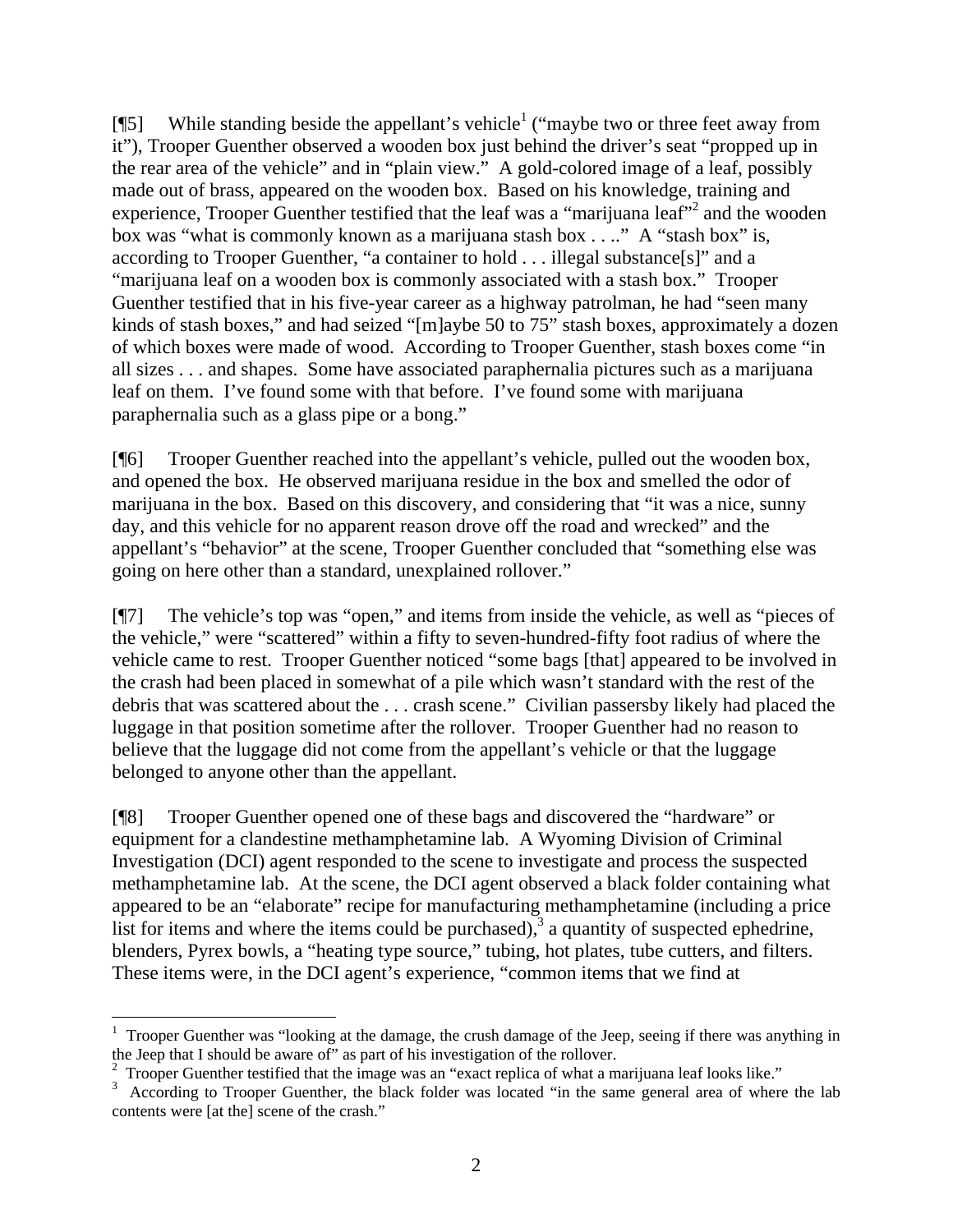methamphetamine labs." The equipment, according to the DCI agent, would probably produce a "use" amount of methamphetamine under the circumstances, but the equipment itself could be used "over and over."

[¶9] After discovering the clandestine lab equipment, Trooper Guenther went to the hospital to verify the appellant's condition, continue the investigation, and arrest the appellant for "driving under the influence of a controlled substance and also with possession of clandestine lab material."<sup>4</sup> During a search of the appellant's belongings at the hospital, Trooper Guenther found a list of chemicals commonly used in manufacturing methamphetamine written on a matchbook.

[¶10] The appellant was charged with possessing laboratory equipment or supplies with intent to engage in a clandestine laboratory operation in violation of Wyo. Stat. Ann. § 35-7- 1059(a)(ii) and (b) (LexisNexis 2003), a felony. In June 2002, the appellant filed a motion to suppress the evidence seized from his automobile and his belongings (at the hospital), which motion the district court denied. In denying the motion, the district court made the following findings relevant to the issues on appeal:

1. The district court did not attach any particular significance to the evidence that the appellant "was involved in a one-car accident on dry pavement during sunny weather" or that the appellant appeared agitated at the scene.

2. The district court found that while

investigating the accident patrolman Guenther observed a small wooden box inside the jeep behind the front seats. A likeness of a leaf is imposed on the lid of the box. Patrolman Guenther immediately recognized the leaf as a marihuana leaf and concluded that the wooden box was a "stash box." (According to patrolman Guenther, a "stash box" is a container used to store controlled substances and related paraphernalia.) He seized it and discovered that it smelled like marihuana. He also noticed a substance in the box that he recognized as marihuana residue.

3. The district court found that the wooden box's "incriminating character was immediately apparent" to the officer, as based

> upon both his previous experience with stash boxes and the unique style of the wooden box in question, patrolman Guenther concluded that it was a "stash box." Since a "stash box" is a product used for illegally storing controlled substances it is "drug paraphernalia." . . . The Court finds patrolman

 4 According to Trooper Guenther, a blood sample obtained from the appellant that day subsequently tested negative for "drugs or alcohol" and the appellant was actually "not impaired."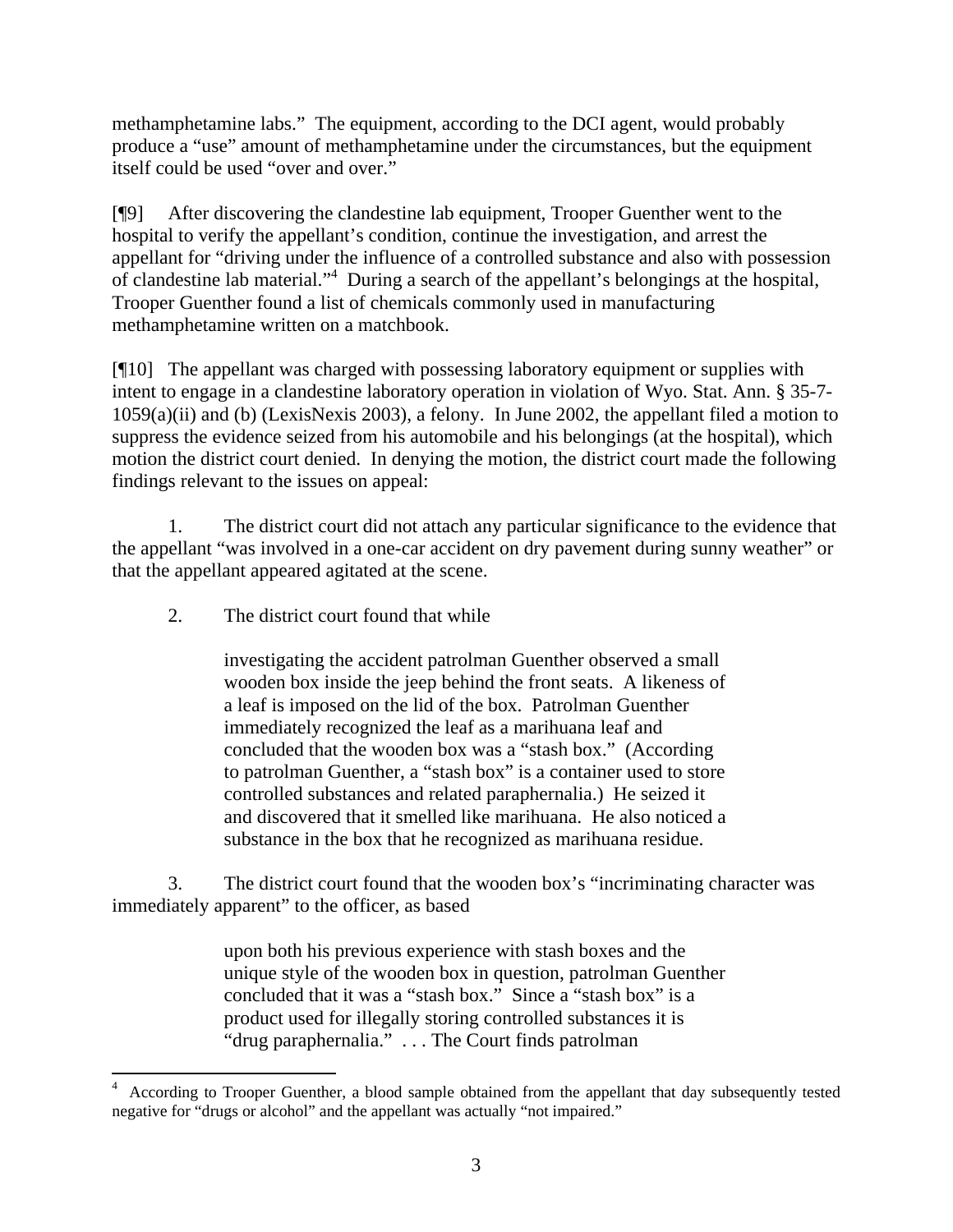Guenther's testimony credible and it finds that due to his experience and training he immediately recognized the wooden box as a "stash box" and hence of an incriminating character.

. . . The marihuana leaf gives the box distinctive characteristics that would reasonably lead someone to believe it contained contraband.

4. The district court concluded that the wooden box was properly seized pursuant to the plain view doctrine, and that the surrounding circumstances further gave the officer "reason to believe that contraband would be found within the jeep and its contents." According to the district court, a

> reasonable and likely inference to draw from the evidence of marihuana within the box is that associated drug paraphernalia would be located within the vicinity of the "stash box." In this case that would be within the contents of the jeep. Therefore patrolman Guenther's search of the bags that fell out of the jeep was appropriate.

[¶11] Pursuant to a plea agreement, the appellant later conditionally pled guilty to the amended charge of conspiring with another to engage in a clandestine laboratory operation in violation of Wyo. Stat. Ann. § 35-7-1059(a)(iv), also a felony, and the prosecution agreed to "cap" its sentencing recommendation at imprisonment for four to eight years. In so pleading, the appellant preserved his right to appeal the district court's denial of the suppression motion. The district court ultimately sentenced the appellant to imprisonment at the Wyoming State Penitentiary for twenty-two to twenty-eight months and to pay a \$10,000.00 fine. The district court stayed the imposition of the sentence pending this appeal and the appellant was released on an appeal bond.

### *STANDARD OF REVIEW*

[¶12] Our standard of review is as follows:

. . .

Findings on factual issues made by the district court considering a motion to suppress are not disturbed on appeal unless they are clearly erroneous. *Wilson v. State*, 874 P.2d 215, 218 (Wyo.1994). Since the district court conducts the hearing on the motion to suppress and has the opportunity to assess the credibility of the witnesses, weigh the evidence, and make the necessary inferences, deductions, and conclusions, evidence is viewed in the light most favorable to the district court's determination. *Id.* The issue of law, whether an unreasonable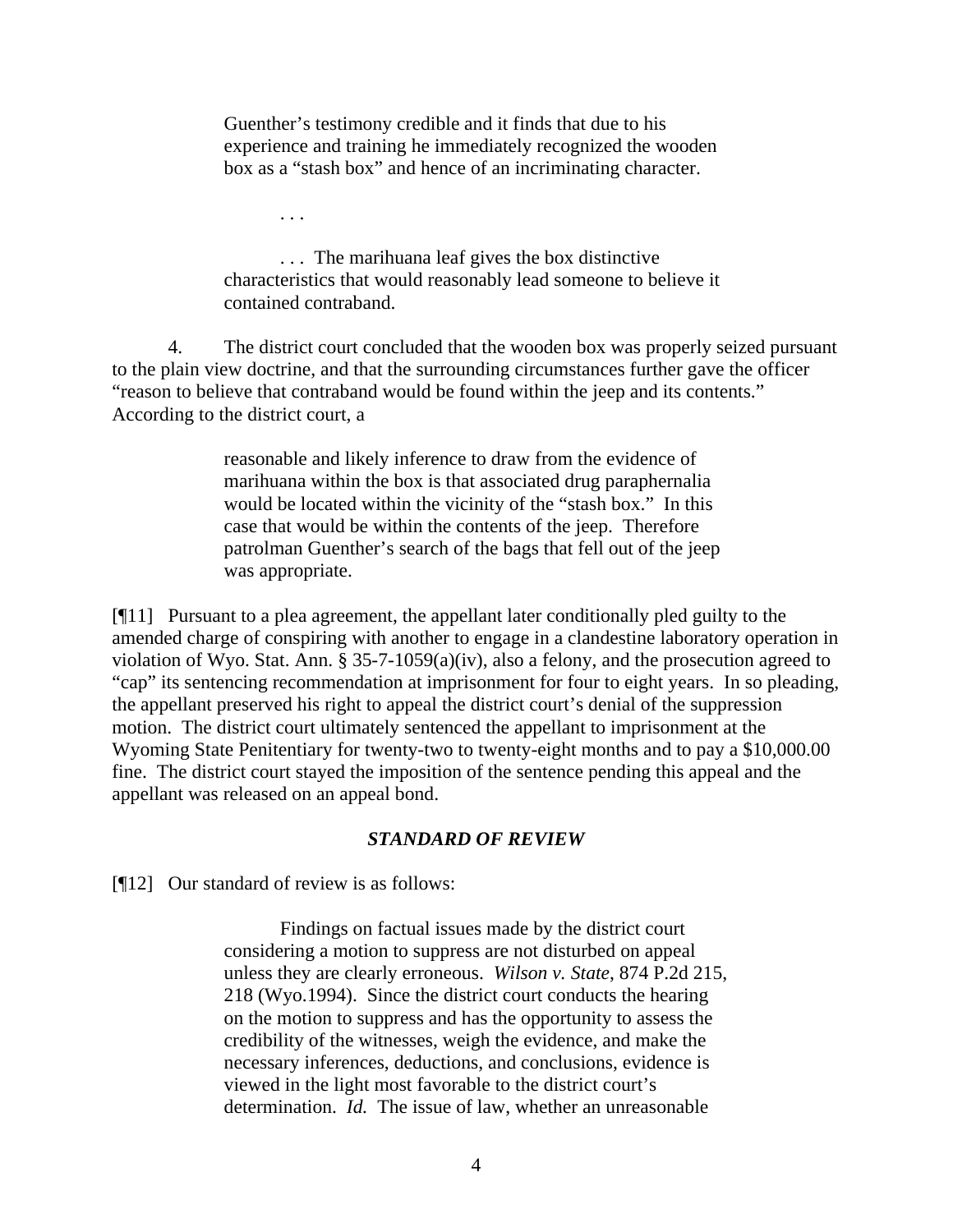search or seizure has occurred in violation of constitutional rights, is reviewed de novo. *Id.*; *Brown v. State*, 944 P.2d 1168, 1170-71 (Wyo.1997).

*McChesney v. State*, 988 P.2d 1071, 1074 (Wyo. 1999). In his appellate brief, the appellant states that in the instant case, the district court's factual findings "are not clearly erroneous. The conclusion of law reached by the district court based on the facts was in error."

#### *DISCUSSION*

[¶13] On appeal, the appellant claims that Trooper Guenther's actions violated the Fourth Amendment to the United States Constitution and Wyo. Const. art. 1,  $\S 4$ <sup>5</sup>

> Neither the federal nor the state constitution forbids *all* searches and seizures; rather, they prohibit *unreasonable* searches and seizures. *Guerra v. State*, 897 P.2d 447, 452 (Wyo.1995). Warrantless searches and seizures are unreasonable *per se*, with but a few exceptions. *Gehnert v. State*, 956 P.2d 359, 362 (Wyo.1998); *Morris v. State*, 908 P.2d 931, 935 (Wyo.1995). Those exceptions include:

> > "1) search of an arrested suspect and the area within his control; 2) a search conducted while in hot pursuit of a fleeing suspect; 3) a search and/or seizure to prevent the imminent destruction of evidence; 4) a search and/or seizure of an automobile upon probable cause; 5) a search which results when an object is inadvertently in the plain view of police officers while they are where they have a right to be; 6) a search and/or seizure conducted pursuant to consent; and 7) a search which

Wyo. Const. art. 1, § 4 provides:

<sup>&</sup>lt;sup>5</sup> The Fourth Amendment to the United States Constitution provides:

The right of the people to be secure in their persons, houses, papers, and effects, against unreasonable searches and seizures, shall not be violated, and no Warrants shall issue, but upon probable cause, supported by Oath or affirmation, and particularly describing the place to be searched, and the persons or things to be seized.

The right of the people to be secure in their persons, houses, papers and effects against unreasonable searches and seizures shall not be violated, and no warrant shall issue but upon probable cause, supported by affidavit, particularly describing the place to be searched or the person or thing to be seized.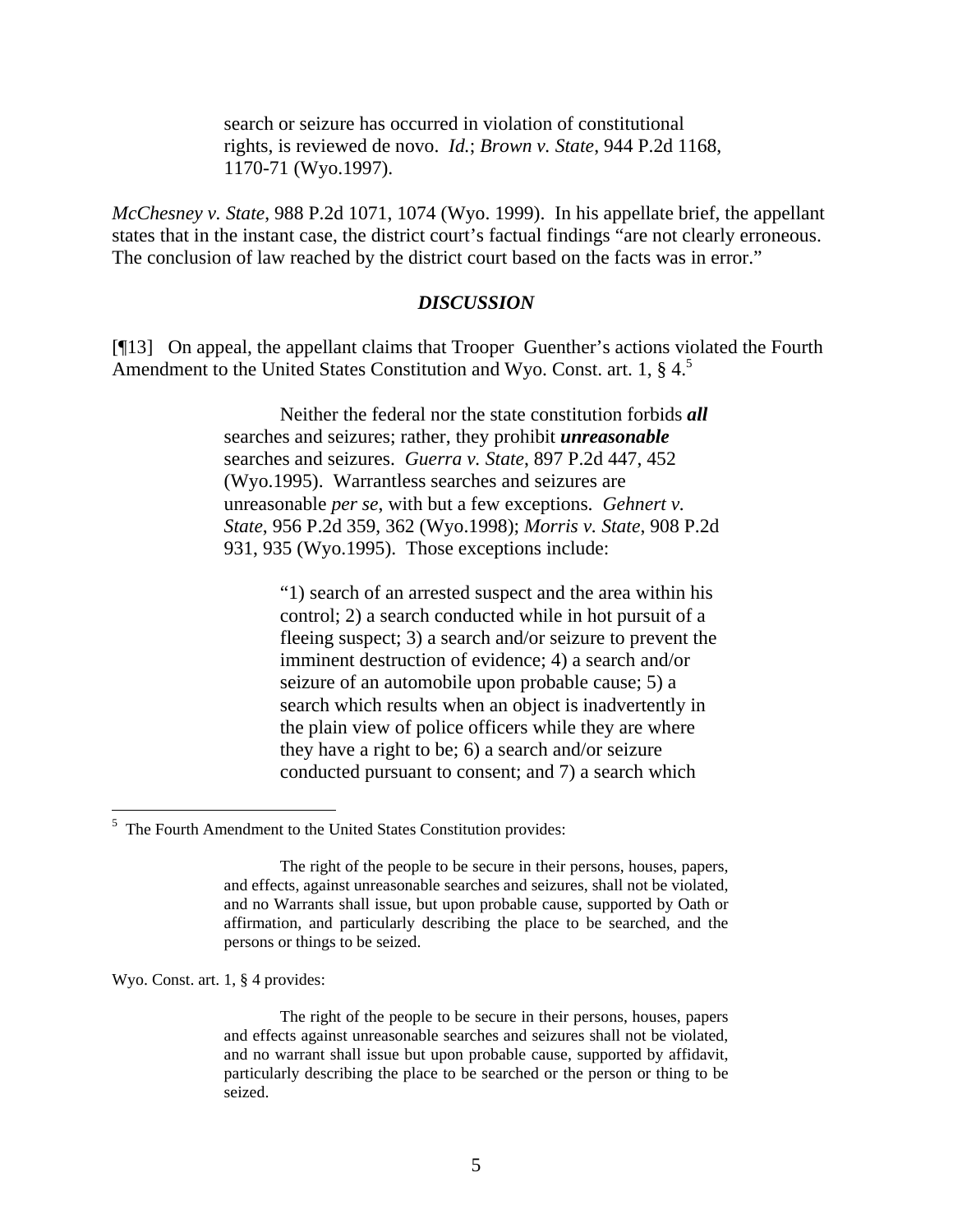results from an entry into a dwelling in order to prevent loss of life or property."

*Morris*, 908 P.2d at 935 (*quoting Ortega v. State*, 669 P.2d 935, 940-41 (Wyo.1983), *overruled on other grounds sub nom. Jones [v. State]*, 902 P.2d [686] at 692 [(Wyo.1995)]). When a proper objection or motion is made by a defendant, the state bears the burden of proving that one of these exceptions applies. *Mickelson v. State*, 906 P.2d 1020, 1022 (Wyo.1995); *Dickeson [v. State]*, 843 P.2d [606] at 610 [(Wyo.1992)].

*Lancaster v. State*, 2002 WY 45, ¶ 61, 43 P.3d 80, 102-03 (Wyo. 2002) (emphasis in original). The fourth and fifth of these listed exceptions are at issue in the instant appeal.

[¶14] The appellant's analysis under the Wyoming Constitution is essentially that because Article 1, Section 4 includes an "affidavit" requirement, the probable cause necessary to justify a warrantless search under the Wyoming Constitution "may be more important" and/or "should be stronger." While we appreciate the appellant's effort in attempting to present an independent state constitutional analysis, we conclude that the analysis presented does not constitute the "precise, analytically sound approach [required] when advancing an argument to independently interpret the state constitution." *Vasquez v. State*, 990 P.2d 476, 484 (Wyo. 1999). A failure to present a sufficient argument supporting "'adequate and independent state grounds,' . . . prevents this court, as a matter of policy, from considering other than the federal constitutional principles at issue . . .." *Wilson v. State*, 874 P.2d 215, 219 (Wyo. 1994) (*quoting Michigan v. Long*, 463 U.S. 1032, 1041, 103 S.Ct. 3469, 77 L.Ed.2d 1201 (1983)). *See also Fender v. State*, 2003 WY 96, 74 P.3d 1220, 1225 (Wyo. 2003) and *Meek v. State*, 2002 WY 1, ¶ 7 n.2, 37 P.3d 1279, 1282 n.2 (Wyo. 2002). Accordingly, we will analyze the issues in this case pursuant to the Fourth Amendment to the United States Constitution.

[¶15] The district court concluded that Trooper Guenther's warrantless seizure of the wooden "stash box" was valid under the "plain view" doctrine. We have previously set forth the three requirements for a valid seizure of evidence in plain view: "(1) the officer must not have violated the Fourth Amendment in arriving at the place from which the evidence could be plainly viewed; (2) the incriminating character of the evidence must be immediately apparent; and (3) the officer must have a lawful right of access to the object itself." *Taylor v. State*, 7 P.3d 15, 21 (Wyo. 2000).

[¶16] The appellant focuses his argument on the second requirement. He argues that the wooden "stash box" at issue in the instant case was "not so unique or . . . such a limited or single purpose item to justify the opening of the box or the [warrantless] seizure of the box." In other words, there was "nothing about this box that is so readily apparent that anyone would know that the box was criminal in nature" and "no foundation was provided to show that this was a stash box as opposed to some other type of container." To support this argument, the appellant primarily relies upon two cases: *People v. Evans*, 259 Ill.App.3d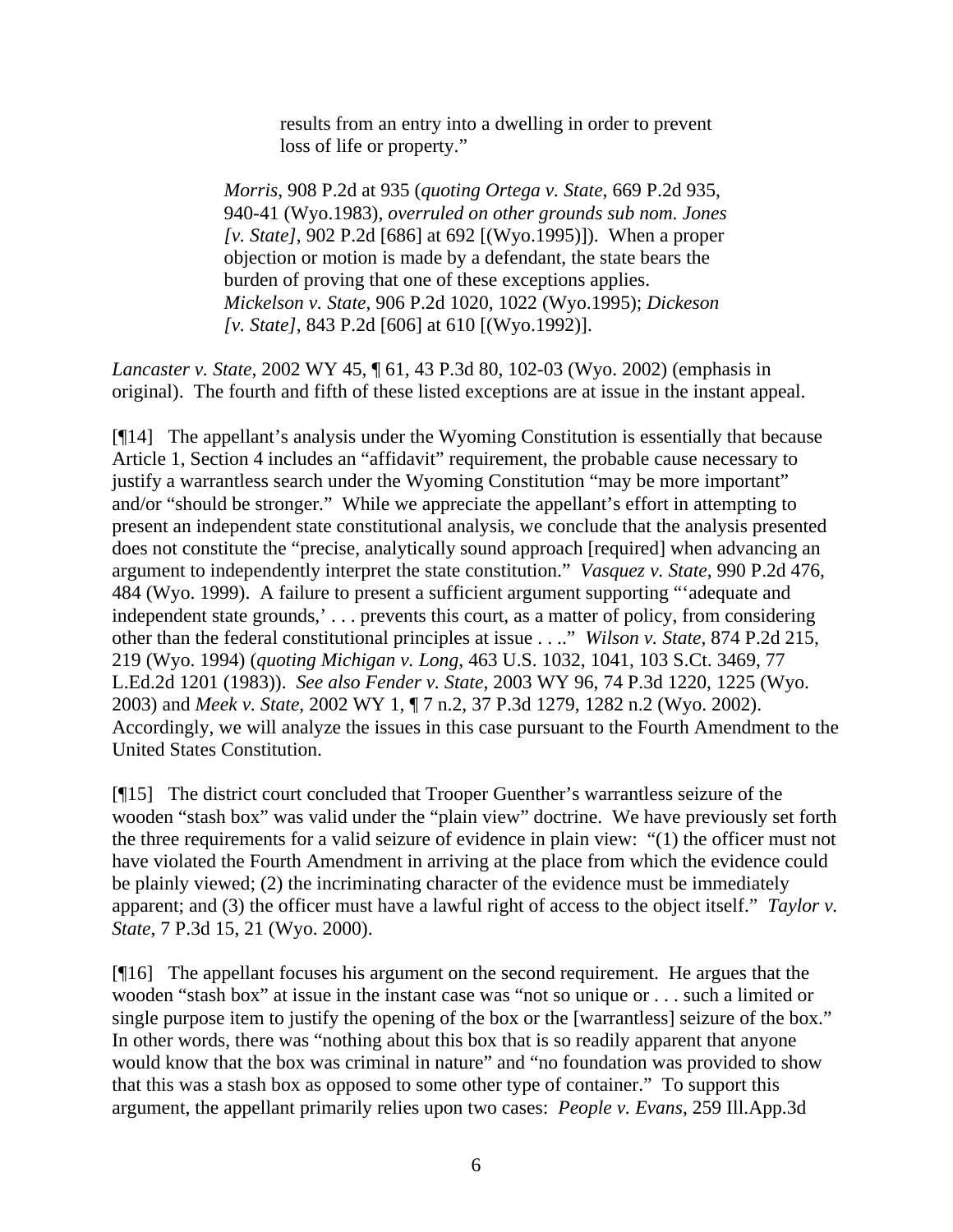650, 197 Ill.Dec. 650, 631 N.E.2d 872 (1994) and *State v. Runge*, 8 Neb.App. 715, 601 N.W.2d 554 (1999).

[¶17] We agree with the district court that Trooper Guenther's warrantless seizure of the wooden box he observed in the appellant's vehicle was justified under the plain view doctrine. The use of the phrase "immediately apparent" was "very likely an unhappy choice of words, since it can be taken to imply that an unduly high degree of certainty as to the incriminatory character of evidence is necessary for an application of the 'plain view' doctrine." *Texas v. Brown*, 460 U.S. 730, 741, 103 S.Ct. 1535, 75 L.Ed.2d 502 (1983). "'[T]he seizure of property in plain view involves no invasion of privacy and *is presumptively reasonable, assuming that there is probable cause to associate the property with criminal activity*.'" *Id.* at 741-42 (*quoting Payton v. New York*, 445 U.S. 573, 587, 100 S.Ct. 1371, 63 L.Ed.2d 639 (1980)) (emphasis in original). The Tenth Circuit Court of Appeals has stated the requirement as follows: "'[t]he officer['s] discovery of the object must so galvanize [his] knowledge that [he] can be said, at that very moment or soon thereafter, to have probable cause to believe the object to be contraband or evidence.'" *United States v. Naugle*, 997 F.2d 819, 823 (10<sup>th</sup> Cir.), *cert. denied*, 510 U.S. 997 (1993) (*quoting United States v. Rutkowski*, 877 F.2d 139, 142 (1<sup>st</sup> Cir. 1989)). However, probable cause

> is a flexible, common-sense standard. It merely requires that the facts available to the officer would "warrant a man of reasonable caution in the belief" . . . that certain items may be contraband or stolen property or useful as evidence of a crime; it does not demand any showing that such a belief be correct or more likely true than false. A "practical, nontechnical" probability that incriminating evidence is involved is all that is required.

*Brown*, 460 U.S. at 742 (*quoting Carroll v. United States*, 267 U.S. 132, 162, 45 S.Ct. 280, 69 L.Ed. 543 (1925) and *Brinegar v. United States*, 338 U.S. 160, 176, 69 S.Ct. 1302, 93 L.Ed. 1879 (1949)). *See also Naugle*, 997 F.2d at 823.

[¶18] In the instant case, the district court found that Trooper Guenther was a credible witness, which finding the appellant does not question on appeal. Trooper Guenther observed a small wooden box "propped up" amongst other belongings behind the driver's seat of the appellant's vehicle. Emblazoned in gold on the top of the wooden box was what Trooper Guenther "immediately" recognized as an "exact replica" of a marijuana leaf. A photograph of the image clearly lends objective support to Trooper Guenther's assessment. Likewise, Trooper Guenther deduced from his knowledge, training, and experience as a law enforcement officer that the wooden box was a "stash box" or container used to store illegal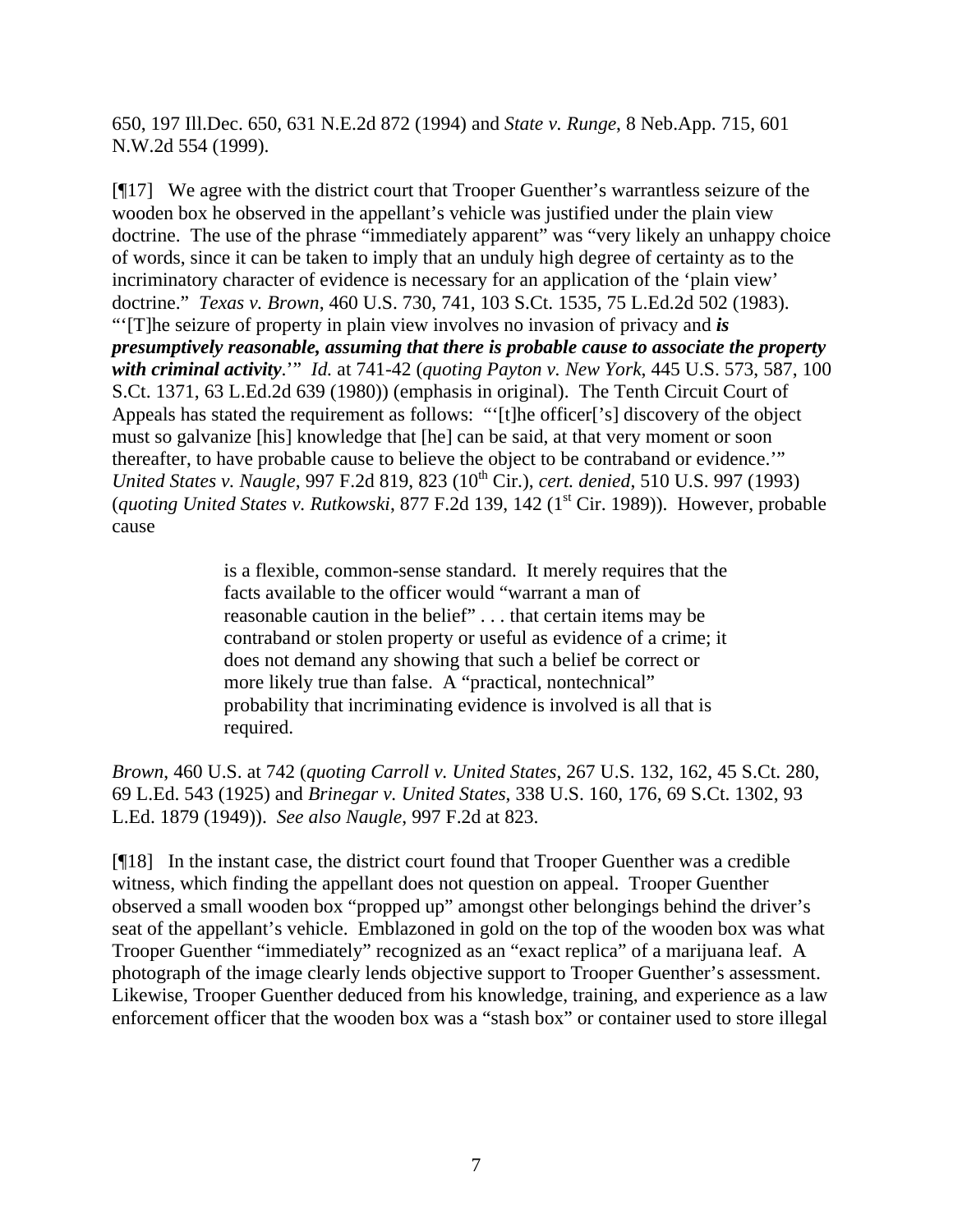controlled substances such as marijuana. <sup>6</sup> Trooper Guenther testified that he had seen many kinds of stash boxes, having seized between fifty and seventy-five of them. Some of these boxes had pictures such as a marijuana leaf on them and a marijuana leaf on a wooden box was, according to Trooper Guenther, "commonly associated" with such a stash box.<sup>7</sup> The wooden box's incriminating character was therefore immediately apparent and Trooper Guenther had probable cause to seize the wooden box.

[¶19] For the same reasons, we also find that Trooper Guenther had probable cause to search the wooden stash box. The "seizure" of a container pursuant to the plain view doctrine "does not compromise the interest in preserving the privacy of its contents because it may only be opened pursuant to either a search warrant . . . or one of the well-delineated

 $\overline{a}$ 

a trained officer draws inferences and makes deductions—inferences and deductions that might well elude an untrained person.

The process does not deal with hard certainties, but with probabilities. Long before the law of probabilities was articulated as such, practical people formulated certain common sense conclusions about human behavior; jurors as factfinders are permitted to do the same—and so are law enforcement officers. Finally, the evidence thus collected must be seen and weighed not in terms of library analysis by scholars, but as understood by those versed in the field of law enforcement.

. . . [W]hen used by trained law enforcement officers, objective facts, meaningless to the untrained, can be combined with permissible deductions from such facts to form a legitimate basis for suspicion of a particular person and for action on that suspicion.

. . .

*United States v. Cortez*, 449 U.S. 411, 418-19, 101 S.Ct. 690, 66 L.Ed.2d 621 (1981), *cert. denied*, 455 U.S. 923 (1982). *See also Lopez v. State*, 643 P.2d 682, 683-84 (Wyo. 1982) and *Cook v. State*, 631 P.2d 5, 8 (Wyo. 1981).

<sup>&</sup>lt;sup>6</sup> We note that Wyo. Stat. Ann. § 35-7-1002(a)(xxvii) (LexisNexis 2001) defines "[d]rug paraphernalia" to include "all equipment  $\dots$  when used  $\dots$  or designed for use for  $\dots$  storing, containing, concealing  $\dots$  a controlled substance in violation of this act . . .."

<sup>&</sup>lt;sup>7</sup> We are not left to review these circumstances in a vacuum. A "police officer views the facts through the lens of his police experience and expertise" and a "police officer may draw inferences based on his own experience in deciding whether probable cause exists." *Ornelas v. United States*, 517 U.S. 690, 699, 700, 116 S.Ct. 1657, 134 L.Ed.2d 911 (1996) ("[t]o a layman the sort of loose panel below the back seat armrest in the automobile involved in this case may suggest only wear and tear, but to Officer Luedke, who had searched roughly 2,000 cars for narcotics, it suggests that drugs may be secreted inside the panel" and an "appeals court should give due weight to a trial court's finding that the officer was credible and the inference was reasonable"). *See also Brown*, 460 U.S. at 746 (Powell, J., concurring) (even "if it were not generally known that a balloon is a common container for carrying illegal narcotics, we have recognized that a law enforcement officer may rely on his training and experience to draw inferences and make deductions that might well elude an untrained person"); *United States v. Sparks*, 291 F.3d 683, 688-89 (10<sup>th</sup> Cir. 2002); and *Lee v. State*, 2 P.3d 517, 522 (Wyo. 2000) (in evaluating probable cause to support a search warrant, the "experience and expertise of the arresting officer are factors that can be considered"). Indeed, from objective information,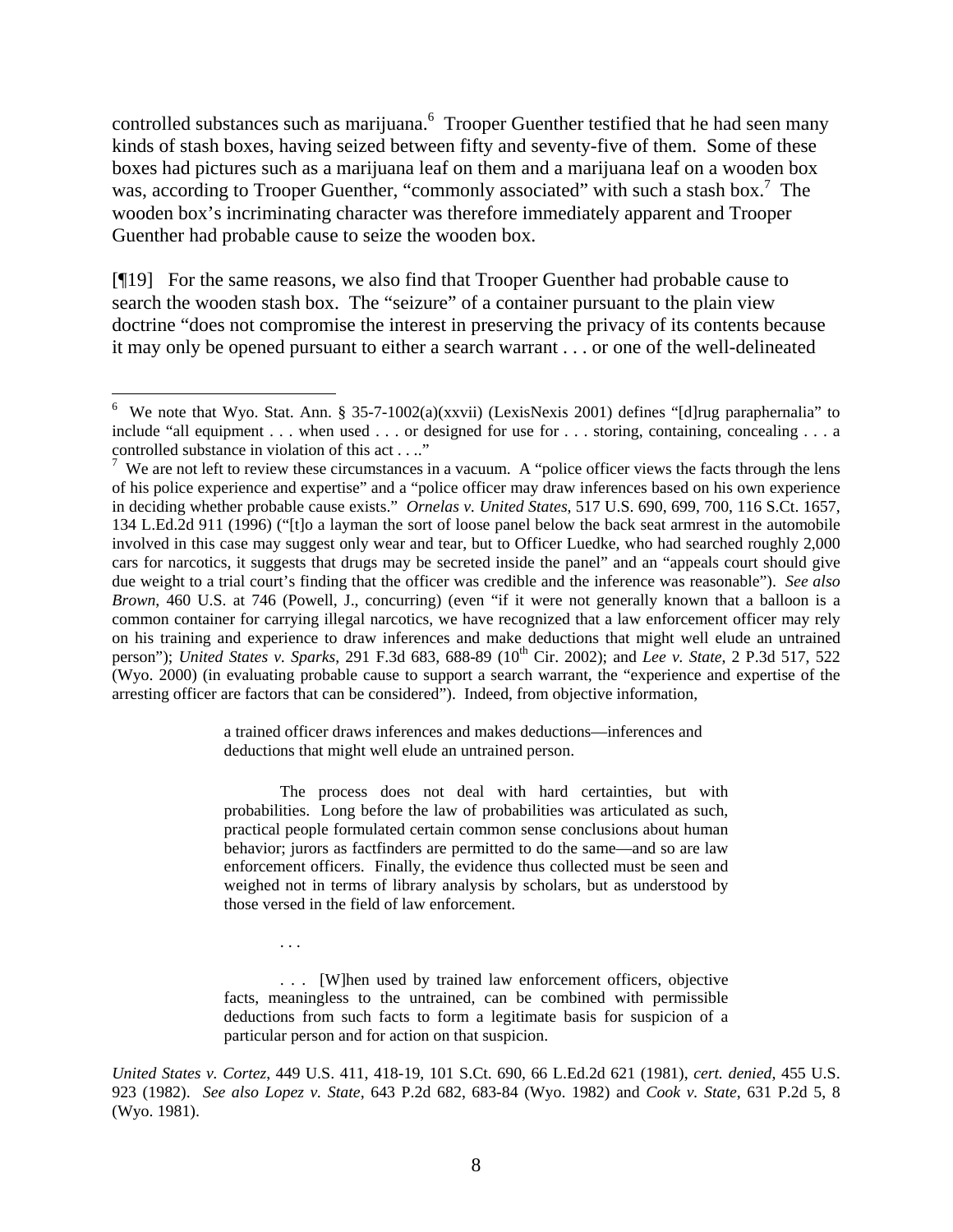exceptions to the warrant requirement." *Horton v. California*, 496 U.S. 128, 141 n.11, 110 S.Ct. 2301, 110 L.Ed.2d 112 (1990). However,

> where the contents of a seized container are a foregone conclusion, this prohibition against warrantless searches of containers under the plain view doctrine does not apply. We have held that when a container is "'not closed,' or 'transparent,' or when its 'distinctive configuration . . . proclaims its contents,' the container supports no reasonable expectation of privacy and the contents can be said to be in plain view." [*United States v. Donnes*, 947 F.2d 1430, 1427 (10<sup>th</sup>) Cir.1991)] (citations omitted). *See also United States v. Eschweiler*, 745 F.2d 435, 440  $(7<sup>th</sup>$  Cir.1984) (police may open envelope that clearly contained key) . . .; *United States v. Morgan*, 744 F.2d 1215, 1222 (6<sup>th</sup> Cir.1984) (police may open bottle without a warrant where label on bottle made it apparent that the bottle contained contraband). . . . [W]here the police already possess knowledge approaching certainty as to the contents of the container, the search of the container does not unreasonably infringe upon the individual interest in preserving the privacy of those contents.

*United States v. Corral, 970 F.2d 719, 725-26 (10<sup>th</sup> Cir. 1992). <i>See also Hunter v. State, 704* P.2d 713, 715-16 (Wyo. 1985) (police knew car was stolen, car itself "was contraband" and "it very possibly could also contain contraband, i.e., the personal belongings which were stolen along with the car"). The distinctive configuration of the wooden stash box at issue in the instant case was such that it essentially proclaimed the box's contents.

[¶20] The aforementioned cases relied upon by the appellant are distinguishable because the characteristics of the containers seized in those cases are dissimilar to the wooden stash box seized in the instant case. In *Evans*, 631 N.E.2d at 873-75, an officer seized from the defendant's person what is described as a small unmarked wooden box (the officer did not "notice any writing on the outside of" the box), which box "measured about  $1\frac{1}{2}$  inches by 2 ½ inches and was closed on all sides." The court concluded that such a box was not "sufficiently distinctive so as to announce its contents" and in the absence of other circumstances, the officer lacked probable cause to conduct a warrantless search of the wooden box and, therefore, the defendant's vehicle. *Id.* at 877-78. In *Runge*, 601 N.W.2d at 558, an officer seized a baggie and a film canister from the defendant's person; the officer could not see what, if anything, was in these containers. The court concluded that the containers were "not distinctive enough, standing alone, to announce drug contents" and the officer was not justified in seizing them. *Id.* at 563-64.

[¶21] The appellant further argues that Trooper Guenther did not have probable cause to then conduct what he characterizes as a warrantless "general search of the automobile, luggage, containers or personal papers." According to the appellant, Trooper Guenther did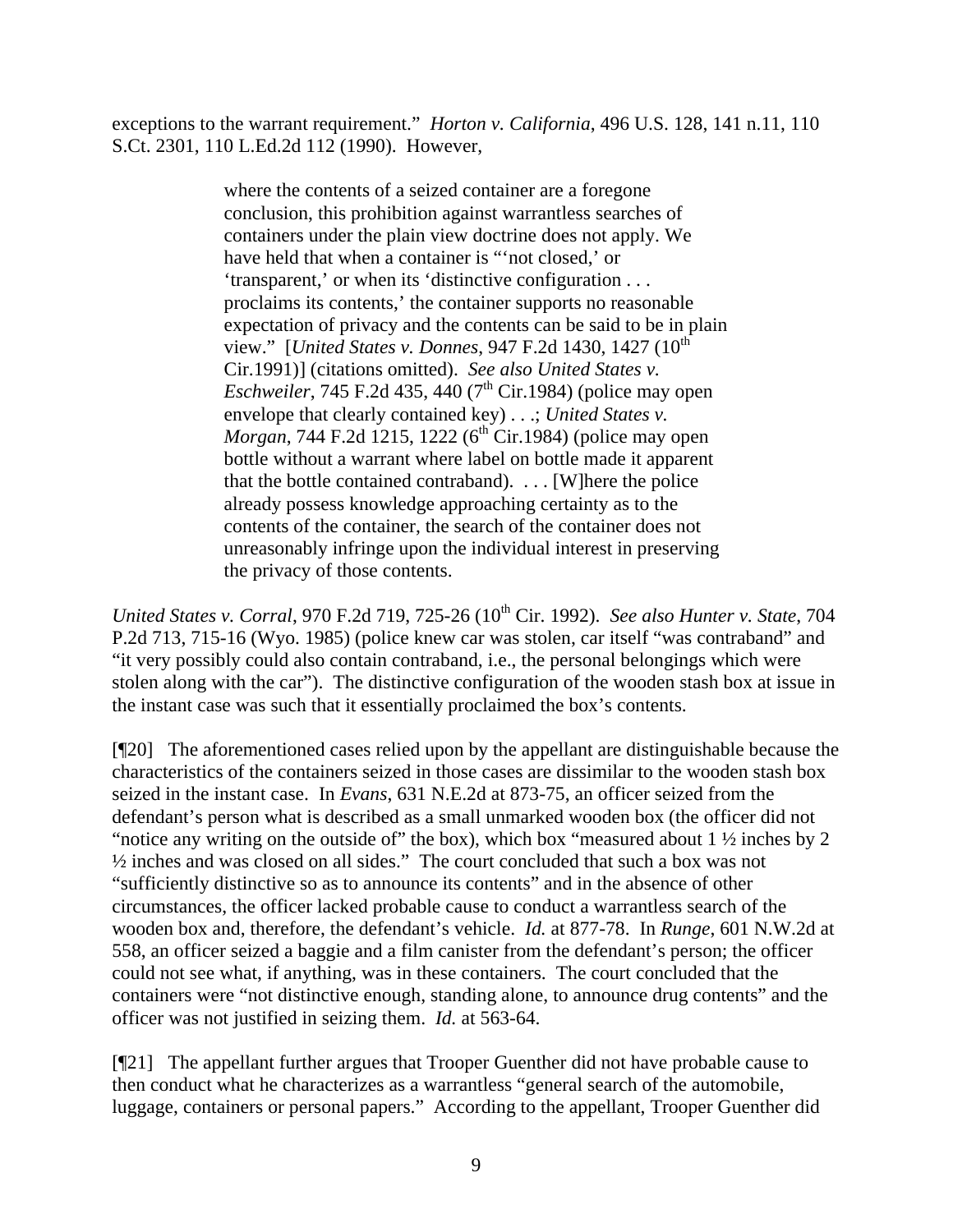not possess the requisite probable cause to search the vehicle's remaining contents based on "the suggestion of a personal use quantity of marijuana . . .."

> "'The search and/or seizure of an automobile upon probable cause is one of the recognized exceptions [to the warrant requirement]. . . . [T]his court [has] recognized that differences exist between motor vehicles and other property, which permit warrantless searches of automobiles in circumstances in which warrantless searches would not be reasonable in other contexts."

*Borgwardt v. State*, 946 P.2d 805, 807 (Wyo. 1997) (*quoting Gronski v. State*, 910 P.2d 561, 564 (Wyo. 1996)).

> "Probable cause to search a vehicle is established if, under the totality of the circumstances, there is a fair probability that the car contains contraband or evidence." *United States v. Downs*, 151 F.3d 1301, 1303 ( $10^{th}$  Cir.1998) (internal quotation marks and emphasis omitted). "The scope of a warrantless search of an automobile 'is defined by the object of the search and the places in which there is probable cause to believe that it may be found." *United States v. Nielsen*, 9 F.3d 1487, 1491 (10<sup>th</sup>) Cir.1993) (quoting *United States v. Ross*, 456 U.S. 798, 824, 102 S.Ct. 2157, 72 L.Ed.2d 572 (1982)).

*United States v. Vasquez-Castillo, 258 F.3d 1207, 1212-13 (10<sup>th</sup> Cir. 2001).* 

A lawful search of fixed premises generally extends to the entire area in which the object of the search may be found and is not limited by the possibility that separate acts of entry or opening may be required to complete the search. . . . When a legitimate search is under way, and when its purpose and its limits have been precisely defined, nice distinctions between closets, drawers, and containers, in the case of a home, or between glove compartments, upholstered seats, trunks, and wrapped packages, in the case of a vehicle, must give way to the interest in the prompt and efficient completion of the task at hand.

. . .

The scope of a warrantless search of an automobile thus is not defined by the nature of the container in which the contraband is secreted. Rather, it is defined by the object of the search and the places in which there is probable cause to believe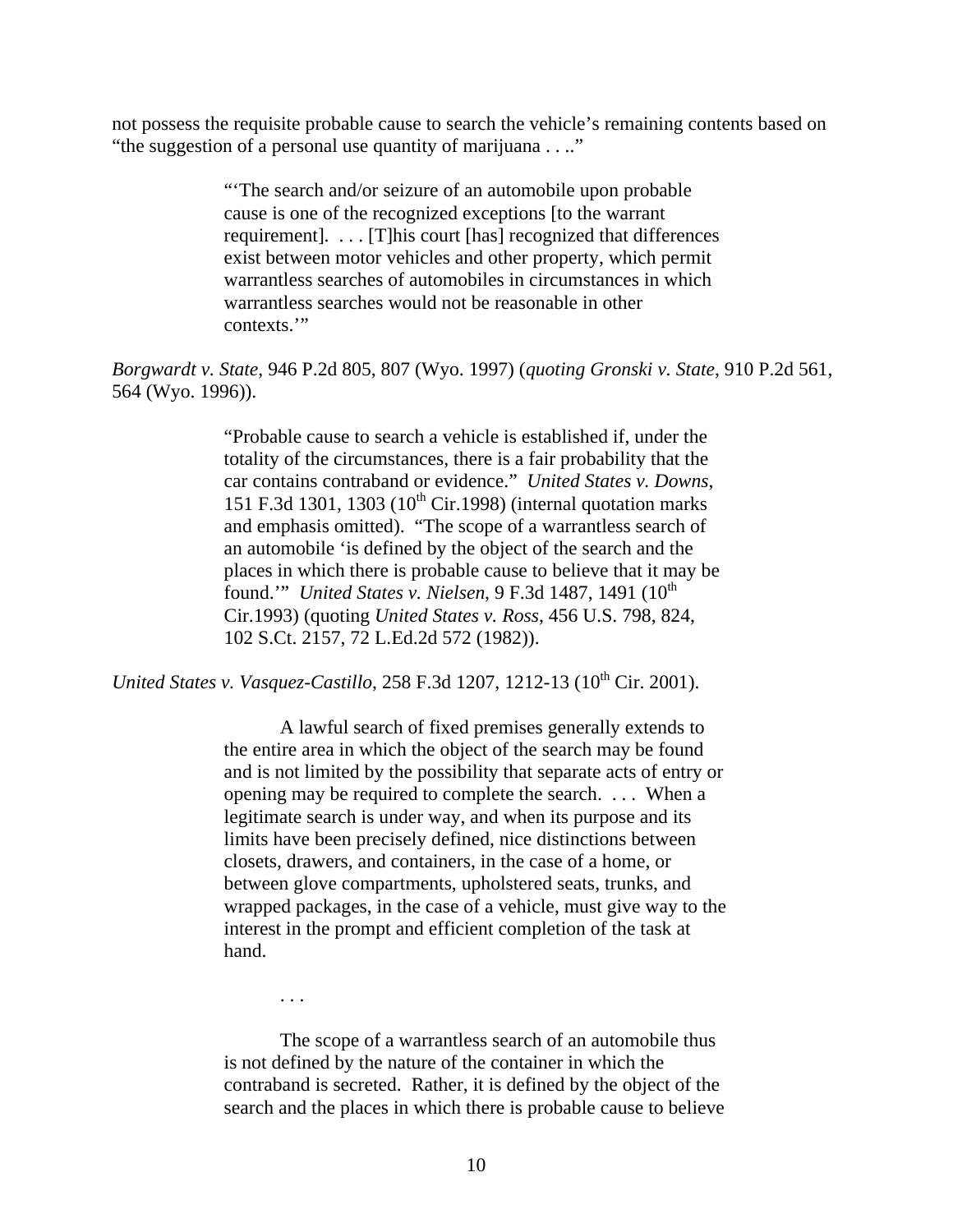that it may be found. Just as probable cause to believe that a stolen lawnmower may be found in a garage will not support a warrant to search an upstairs bedroom, probable cause to believe that undocumented aliens are being transported in a van will not justify a warrantless search of a suitcase. Probable cause to believe that a container placed in the trunk of a taxi contains contraband or evidence does not justify a search of the entire cab.

... We hold that the scope of the warrantless search authorized by [the automobile] exception is no broader and no narrower than a magistrate could legitimately authorize by warrant. If probable cause justifies the search of a lawfully stopped vehicle, it justifies the search of every part of the vehicle and its contents that may conceal the object of the search.

. . .

*United States v. Ross*, 456 U.S. 798, 820-25, 102 S.Ct. 2157, 72 L.Ed.2d 572 (1982) (footnotes omitted). *See also Wyoming v. Houghton*, 526 U.S. 295, 119 S.Ct. 1297, 143 L.Ed.2d 408 (1999) and *Hunter*, 704 P.2d at 716-17.

[¶22] We conclude that the circumstances of the instant case would lead a person of ordinary caution to believe that there was a fair probability that the appellant's automobile contained marijuana and/or paraphernalia associated with the use of marijuana. We have previously detailed the facts surrounding Trooper Guenther's seizure of the wooden stash box he observed among the contents of the vehicle's passenger compartment. In searching the stash box, Trooper Guenther discovered what he believed to be marijuana residue in the box, and also detected the odor of marijuana. The appellant does not question Trooper Guenther's reliability in arriving at either of these conclusions. Trooper Guenther also testified that he had previously (in other cases) seized stash boxes with marijuana paraphernalia such as a glass pipe or a bong.

[¶23] In applying the above-cited legal principles, several other courts have found probable cause to search an automobile in its entirety based on the presence of marijuana, even in small quantities. *See, for example, United States v. Sparks*, 291 F.3d 683, 690-92 (10<sup>th</sup> Cir. 2002); *United States v. Parker*, 72 F.3d 1444, 1450 (10th Cir. 1995) (probable cause to search entire automobile where officers smelled marijuana in the automobile and found a rolled-up dollar bill with white powder residue and a marijuana cigarette on the defendant's person); *United States v. Ashby*, 864 F.2d 690, 692 (10<sup>th</sup> Cir. 1988), *cert. denied*, 494 U.S. 1070 (1990) (probable cause to search entire automobile where officer first smelled the odor of burnt marijuana and observed what he believed to be marijuana seeds or residue in the car's interior, and then located marijuana in a cracker box and the automobile's ashtray, floorboard and seat, and later smelled raw marijuana coming from the trunk and located sixty-eight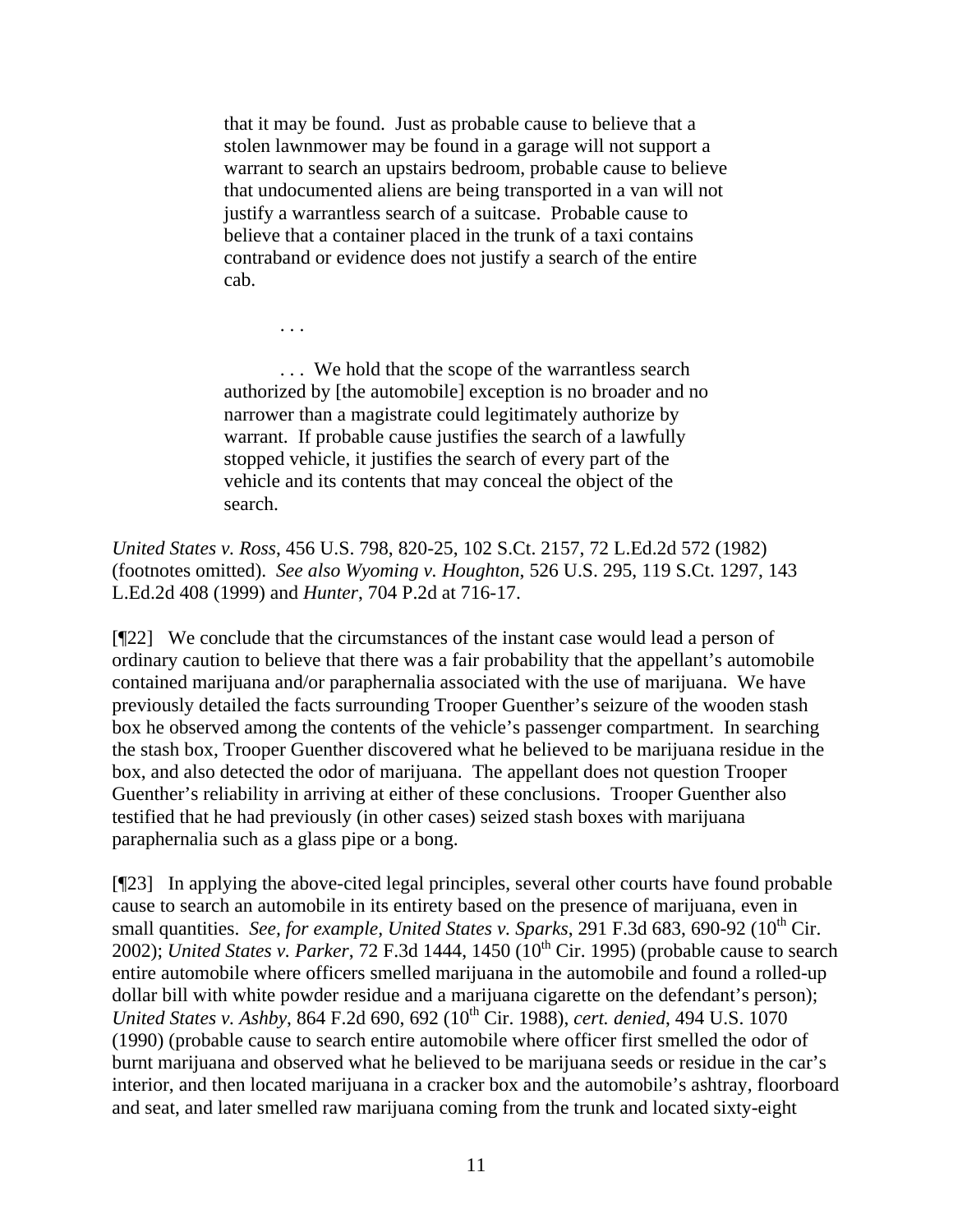pounds of marijuana in the trunk); *People v. Moore*, 900 P.2d 66, 70-71 (Colo. 1995) (probable cause to search automobile for contraband or evidence of a crime based on marijuana cigarette produced by vehicle occupant and knowledge that occupants were suspected of drug activity); *State v. Longo*, 243 Conn. 732, 708 A.2d 1354, 1357-59 (1998) (probable cause to search entire automobile after officer smelled marijuana and saw marijuana seeds and cigarettes in plain view inside car—"traces of marijuana observed in plain view provided probable cause to search the entire vehicle, and any containers, for additional marijuana"); *Ledda v. State*, 564 A.2d 1125, 1127-29 (Del.Supr. 1989) (probable cause to search entire automobile based on discovery of small bag of green plant material later identified as marijuana in glove compartment); *State v. Schinzing*, 342 N.W.2d 105, 110 (Minn. 1983) ("discovery of marijuana in the ashtray gave [officer] probable cause to believe that he would find marijuana elsewhere and justified his searching anywhere in the car that he might reasonably expect to find more marijuana" and "discovery of some marijuana in a car gives probable cause to search for more"); *Fleming v. State*, 502 So.2d 327, 329 (Miss. 1987) (probable cause to search entire automobile when marijuana seeds and parts of marijuana observed in automobile's passenger compartment and odor of marijuana emanating from passenger compartment); *Hall v. State*, 1988 OK CR 286, 766 P.2d 1002, 1005 (Okla.Crim.App. 1988) ("having found a marijuana cigarette which fell from appellant's clothing during a lawful pat down search incident to arrest, the officer was further justified in searching the car because probable cause existed that the vehicle contained other illegal drugs and paraphernalia"); *Hill v. State*, 516 S.W.2d 361, 366 (Tenn.Crim.App. 1974) ("search of the glove compartment of the car can be justified as reasonable on the ground that [officer] could have insisted that by finding the plastic bag of marihuana in plain view on the seat of the defendant's car it was reasonable for him to conclude that in all probability there was other marihuana in the glove compartment"); and 3 Wayne R. LaFave, *Search and Seizure* § 7.2(c) (3rd ed. 1996 and Supp. 2004) (citing cases). *See also People v. McMillon*, 892 P.2d 879, 882-83 (Colo. 1995) (probable cause to search automobile for "contraband or evidence of criminal activity" where driver had prior record for possession of drug paraphernalia, a syringe was observed between the driver's seat and the center console, and driver stated that no one who drove or used car was diabetic).

[¶24] Some courts have also directly refused to limit the scope of such a search based on the discovery of claimed "personal use" amounts of marijuana.<sup>8</sup> In *United States v. Loucks*, 806 F.2d 208, 209 ( $10^{th}$  Cir. 1986), Loucks was stopped for speeding in Wyoming. The officer, based on his experience with marijuana arrests, noticed a strong odor of marijuana on Loucks and what the officer thought was still-burning marijuana in the vehicle's passenger compartment. The officer searched the vehicle's interior and discovered a small wooden box containing what appeared to be marijuana, marijuana cigarette butts in the vehicle's ashtray and a small brown paper bag containing marijuana. The officer proceeded to search the vehicle's trunk, finding twenty-five pounds of marijuana. *Id.*

 $\overline{a}$ 

 $8\,$  It is worth noting that even in some cases that do impose such a limitation, courts have found that a search of the vehicle's passenger compartment (and its contents) was justified. *See, for example, Wimberly v. Superior Court*, 16 Cal.3d 557, 128 Cal.Rptr. 641, 547 P.2d 417 (1976) and 3 Wayne R. LaFave, *supra*, § 7.2(c) (citing cases).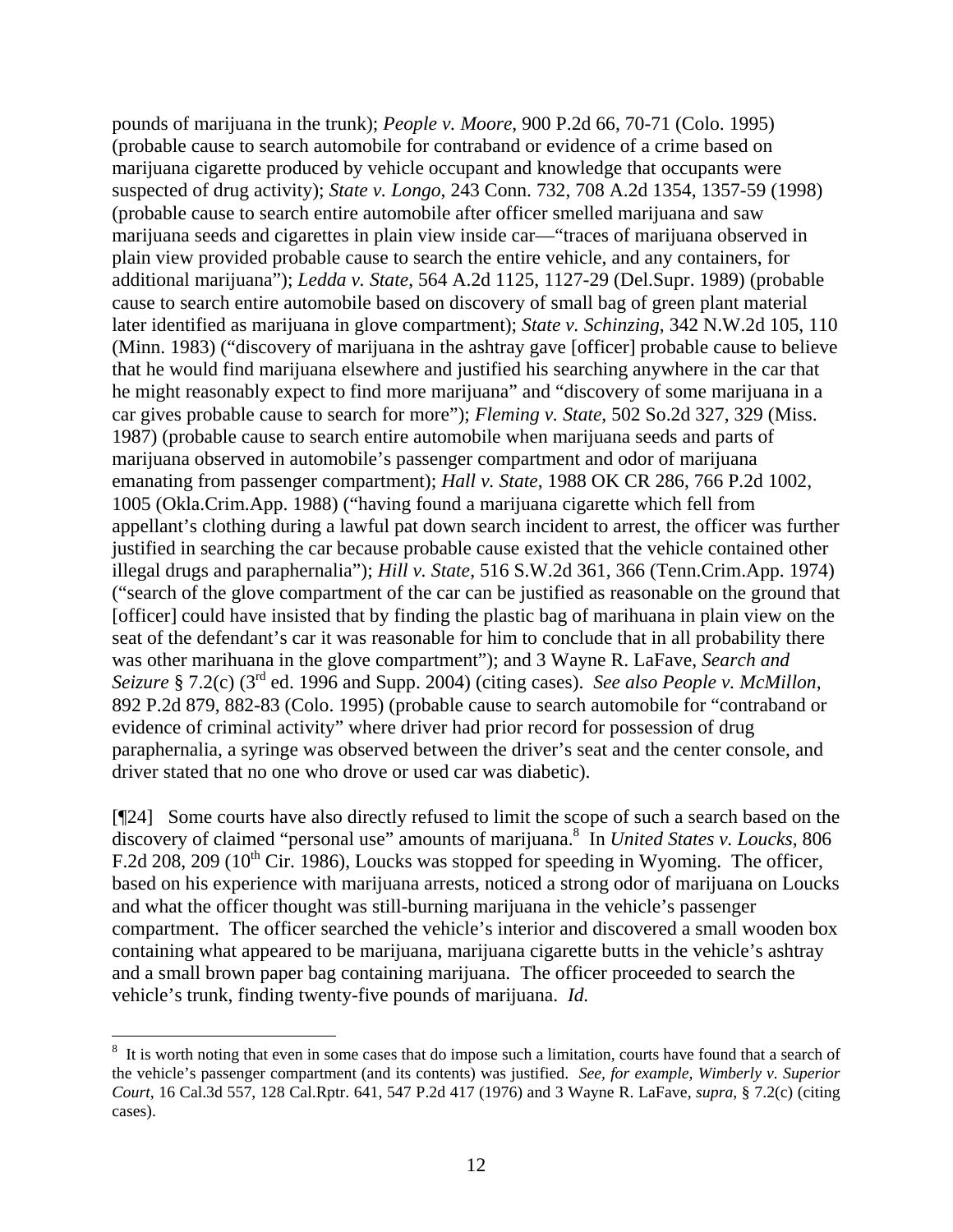[¶25] On appeal, Loucks conceded that the officer had probable cause to search the vehicle's passenger compartment for the marijuana Loucks was "personally using," but argued that the officer did not have probable cause to search the entire vehicle. *Id.* at 210. The Tenth Circuit Court of Appeals, citing *United States v. Burnett*, 791 F.2d 64 (6<sup>th</sup> Cir. 1986), rejected Loucks' "personal use" argument and concluded that the officer in Loucks had probable cause under the United States Supreme Court's decision in *Ross* to search Loucks' entire vehicle. *Loucks*, 806 F.2d at 210-11. *See also United States v. Colonna*, 360 F.3d 1169, 1173-75 (10th Cir. 2004) and *United States v. Turner*, 119 F.3d 18, 20-21 (D.C. Cir. 1997) (rejecting "personal use" argument that smell of burnt marijuana emanating from car, torn cigar paper, and ziploc bag of green weed material on floor behind driver's seat did not give officer probable cause to search entire vehicle, and finding that the evidence supported probable cause that defendant "might have hidden additional drugs not necessary for his current consumption in areas out of plain sight, including the trunk of the car").

[¶26] In *Burnett*, 791 F.2d at 65-66, an officer observed a plastic bag containing a green, leafy substance on a vehicle's floorboard, and subsequently discovered 245 grams of cocaine in a champagne box in the vehicle's trunk. On appeal, Burnett argued that "two ounces of marijuana found on the floorboard of the car indicates that the appellant is only a casual user of narcotics as opposed to a dealer" and the officer therefore did not have probable cause to search the entire vehicle. *Id.* at 67.

> The appellant is asking this Court to burden the police with having to make another judgment call—whether a certain amount of marijuana, cocaine, or other drug found on a person or in some container makes the person a casual user or a dealer. Determining the existence of probable cause to search on the amount of contraband initially found is a line which need not and should not be drawn. Probable cause has never been defined quantitatively and the appellant's theory that "smaller is not necessarily bigger" must be rejected. From the long history of litigated drug cases, it is evident that neither the casual user nor the dealer fits any precise description or category.

> > . . .

 Under the *Ross* rationale, the search of the appellant's trunk, resulting in the discovery of the champagne box, was lawful and justified. ... The marijuana package on the floorboard of the vehicle was in plain view and was legally seized by the officer. Once the contraband was found, [the officer] had every right to search the passenger area of the car, the trunk, and any and all containers which might conceal contraband.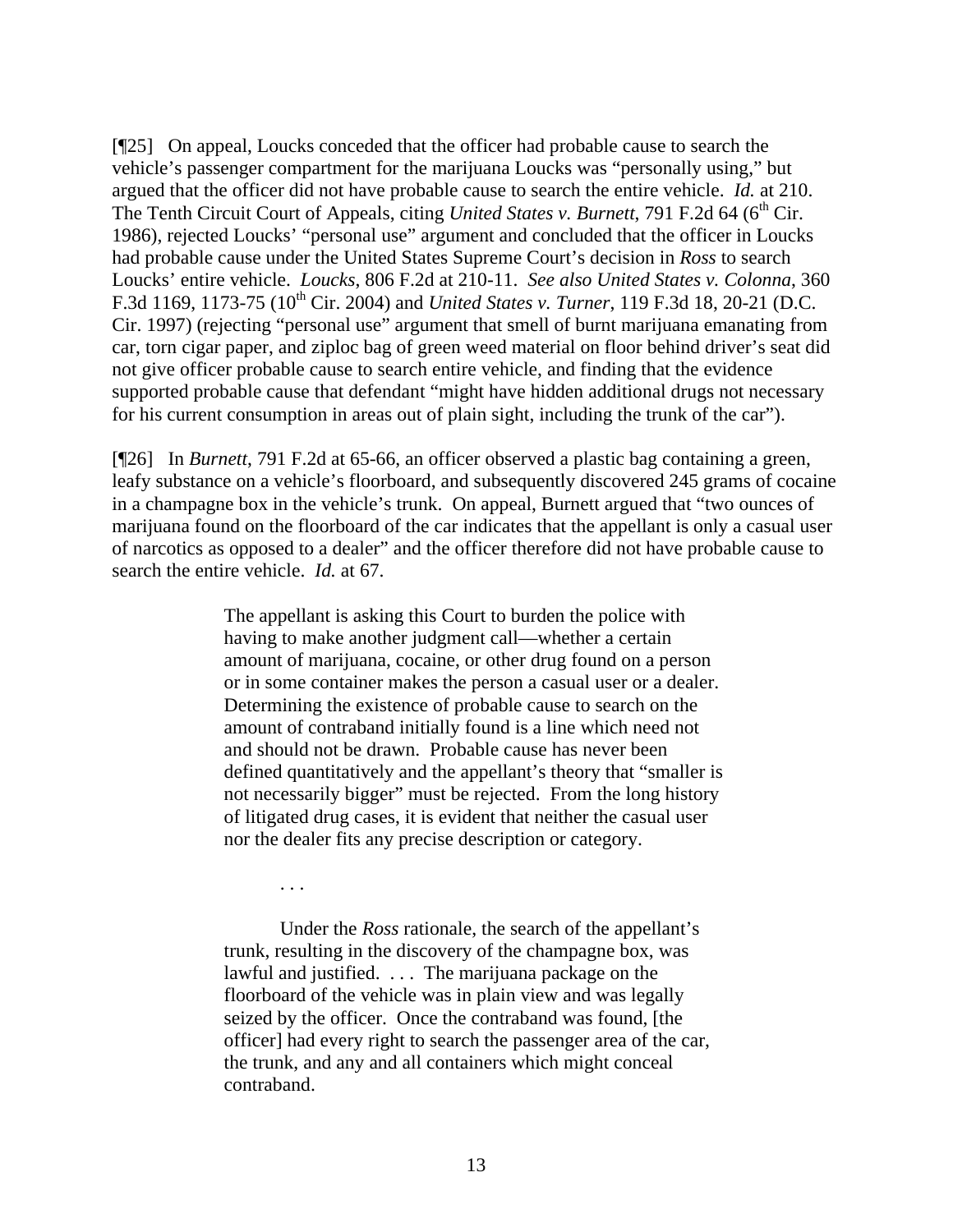*Id.* at 67-68 (footnote omitted).

[¶27] Searches of this nature, of course, are limited in scope to areas or containers which may contain the object of the search. "Drug evidence can readily be concealed in small containers . . .." *Moore*, 900 P.2d at 71 (search of wallet). In the instant case, Trooper Guenther proceeded to search luggage that was ejected from the appellant's vehicle. In that luggage, Trooper Guenther discovered clandestine methamphetamine lab equipment. The appellant does not argue that the luggage at issue was incapable of concealing marijuana or paraphernalia associated with the use of marijuana. The appellant does argue that law enforcement exceeded the permissible scope of the search by searching the "folder" wherein the elaborate methamphetamine recipe was discovered. While witnesses characterized the item as a "folder," it is apparent from a photograph of the item that the "folder" was a zippered case containing what appear to be several magazines, the approximately  $8\frac{1}{2}$ " x 11" methamphetamine recipe and a similarly-sized notepad. We conclude that this item clearly was capable of concealing the objects of the search.

[¶28] The appellant also suggests that because he was hospitalized and his vehicle was damaged and allegedly immobile, the exigencies underlying the automobile exception did not exist in the instant case. This argument is not supported by citations to pertinent legal authority. We note that although

> the automobile exception is based in part on exigency, "the justification to conduct such a warrantless search does not vanish once the car has been immobilized; nor does it depend upon a reviewing court's assessment of the likelihood in each particular case that the car would have been driven away, or that its contents would have been tampered with, during the period required for the police to obtain a warrant."

*United States v. Ludwig, 10 F.3d 1523, 1528 (10<sup>th</sup> Cir. 1993) (<i>quoting Michigan v. Thomas*, 458 U.S. 259, 261, 102 S.Ct. 3079, 3081, 73 L.Ed.2d 750 (1982)). *See also Sparks*, 291 F.3d at 690; *Vasquez-Castillo*, 258 F.3d at 1212-13; *Callaway v. State*, 954 P.2d 1365, 1369 (Wyo. 1998); and 3 Wayne R. LaFave, *supra*, § 7.2(b) at 476 ("if it appears that the car has only recently and suddenly become disabled (perhaps as a result of an accident while pursued by police), then it seems likely that the *Carney* doctrine *is* applicable") (emphasis in original). In other words, if "police have probable cause to search a car, they need not get a search warrant first even if they have time and opportunity." *Ludwig*, 10 F.3d at 1528. *See generally also State v. Williams*, 2004 WY 53, 90 P.3d 85 (Wyo. 2004).

[¶29] Finally, the appellant states that the search of his belongings at the hospital was improper because Trooper Guenther did not have probable cause to arrest the appellant for driving while under the influence of a controlled substance. This argument was not accompanied by citations to pertinent legal authority. We further note that Trooper Guenther testified at the suppression hearing that after he discovered the clandestine methamphetamine lab equipment, he proceeded to the hospital to arrest the appellant for "driving under the